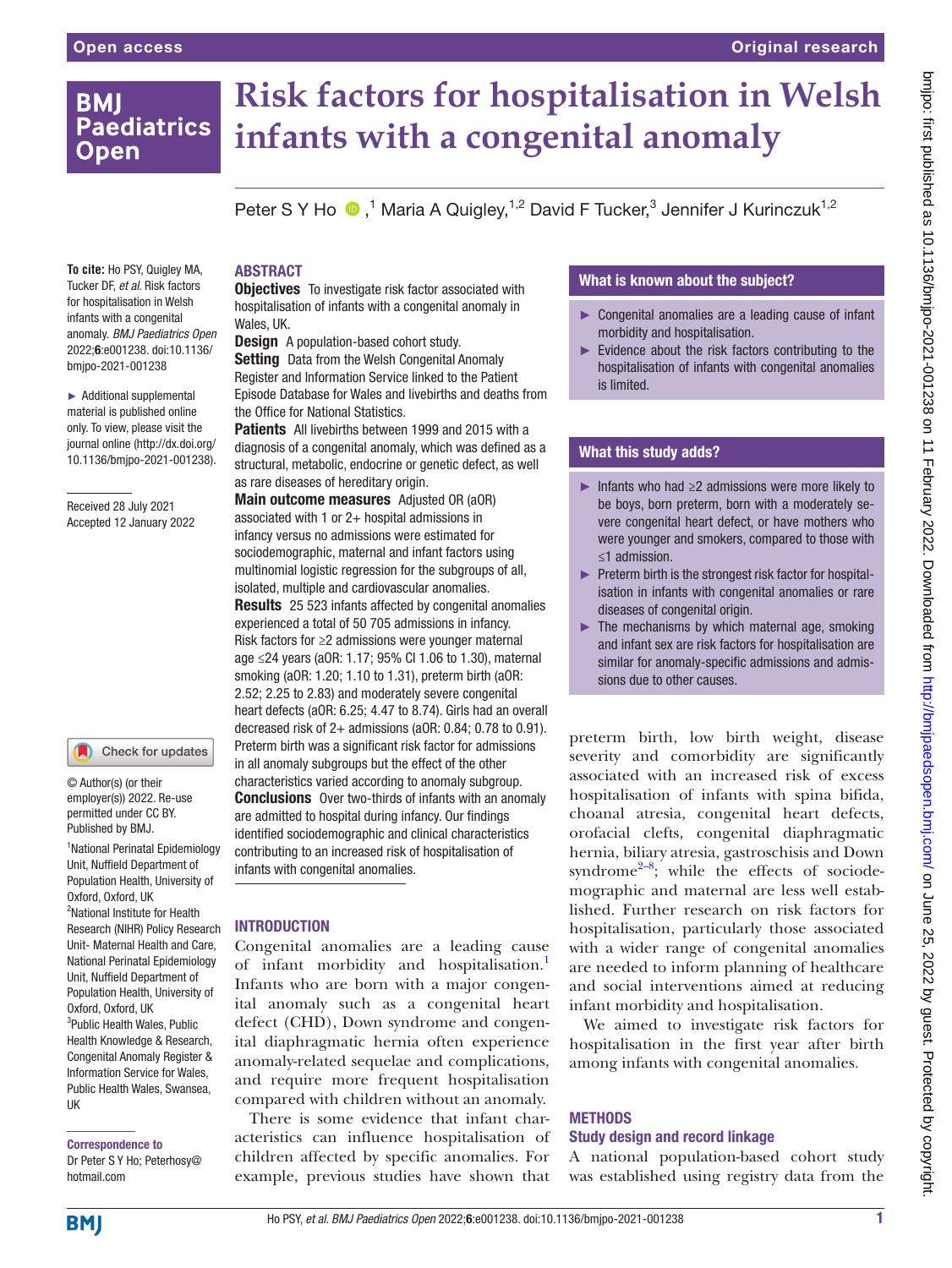Congenital Anomaly Register and Information Service (CARIS) for Wales, linked to Patient Episode Database for Wales (PEDW), and births and deaths registration data from the Office for National Statistics  $(ONS),$ <sup>[9–11](#page-7-1)</sup> and deidentified for analysis.

Deterministic and probabilistic linkage between datasets were performed using an unique Anonymised Linkage Field (ALF) encrypted code provided by NHS Wales Informatics Service, based on infant's NHS number, name, date of birth and address. All infants in the CARIS and PEDW datasets have a validated ALF and hence each infant was matched with hospital admissions using one to multiple merge; unmatched infants were treated as zero admissions. The outputs of linkage were validated by the Secure Anonymised Information Linkage (SAIL) team.

#### Study population

The inclusion criteria for this study were:

- 1. All livebirths between 1999 and 2015 with birth weight  $\geq 500$  g, gestational age  $\geq 22^{+0}$  weeks, with a confirmed or probable diagnosis of a congenital anomaly reported to CARIS. CARIS defines congenital anomalies as structural, metabolic, endocrine or genetic defects, as well as rare diseases of hereditary origin present in the child or fetus at the end of pregnan-cy, even if not detected until after birth.<sup>[9](#page-7-1)</sup> Therefore, the 10th revision of International Classification of Diseases and Related Health Problems (ICD-10) 'Q', 'P35' and 'P37' codes, as well as other non-'Q' ICD-10 codes of congenital anomalies and rare diseases were also included in this study.
- 2. All hospital admissions (ie, emergency, elective and transfer admissions) of infants with a congenital anomaly. An admission is defined as a hospital stay of a patient using a bed on premises controlled by the one healthcare provider.<sup>12</sup> An admission is ended by a discharge, transfer to another NHS provider or death. All infants who were admitted from birth due to medical reasons were included in the analysis.

Exclusion criteria:

1. Admissions solely for the birth of babies (ie, birth hospitalisation) were excluded.

#### Categorisation of anomaly

Congenital anomalies were categorised according to the European Surveillance of Congenital Anomalies (EUROCAT) subgroup classification<sup>13</sup>; other rare diseases which are not included in the EUROCAT subgroup classification were categorised according to the ICD chapter headings<sup>14</sup> [\(online supplemental table 1\)](https://dx.doi.org/10.1136/bmjpo-2021-001238).

Infants were considered as having an isolated congenital anomaly (or disease) if a single anomaly (or disease) was diagnosed and reported to CARIS. Infants were considered as having multiple anomalies (or diseases) if more than one anomaly (or diseases) was diagnosed, either within the same body system or involving different body systems. Infants who were diagnosed with a syndrome

involving more than one anomaly (or disease) were considered as having multiple anomalies (or diseases).

#### **Outcome**

The outcome was total hospital admissions for any cause in infancy (period from birth up to the first birthday) and infants were categorised as having 0, 1 or 2+ admissions.

#### Statistical analysis

Multinomial logistic regression was conducted to estimate the adjusted OR (aOR) of hospital admission and the corresponding 95% CI according to the categories of sociodemographic, maternal and infant factors, comparing infants who had 1 or 2+ admissions versus those who had no admission (the comparison group). Any hospital transfers were treated as separate admissions in order to assess the full burden and utilisation of hospitalisation.

The modelling strategy aimed to identify the strongest risk factors for hospital admission. Variables included a priori in the multivariable models were infant sex, gestational age at birth and disease severity for cardiovascular anomalies as these are known determinants of infant morbidity and hospitalisation, $5^{15-18}$  and these variables were included in the final model regardless of their statistical significance in the univariable analysis. The remaining variables that were associated with hospitalisation in univariable analysis  $(p<0.1)$  were also initially included in multivariable models to observe their effect size and statistical significance and they were removed from the multivariable model if no category of the variable improved the fit of the data (ie,  $p<0.05$ ). As birth weight and gestational age at birth were highly collinear (correlation coefficient r=0.75), only gestational age at birth was included in the final model due to its greater clinical utility. All multivariable analysis was carried out separately for the following subgroups: infants with any anomaly; infants with isolated anomalies; infants with multiple anomalies and infants with cardiovascular anomalies.

A further subgroup analysis was conducted for those babies who had at least one admission to investigate whether risk factors were different between infants with anomaly-specific admissions and those whose admissions were for 'other-causes'. Here, anomaly-specific admissions were defined as hospitalisation of infants due to 'congenital anomalies, deformations and chromosomal abnormalities' (ICD-10 codes: Q00-Q99/chapter XVII) as the primary reason for admission. Crude ORs with corresponding 95% CIs were estimated for each explanatory variable comparing these two groups of infants. Significant variables from the univariable analysis  $(p<0.1)$ were included in the multivariable analysis. P<0.05 was considered as statistically significant in all final models.

A sensitivity analysis was conducted by adding year of birth to the final model for each subgroup to investigate if the effect of the key risk factors changed.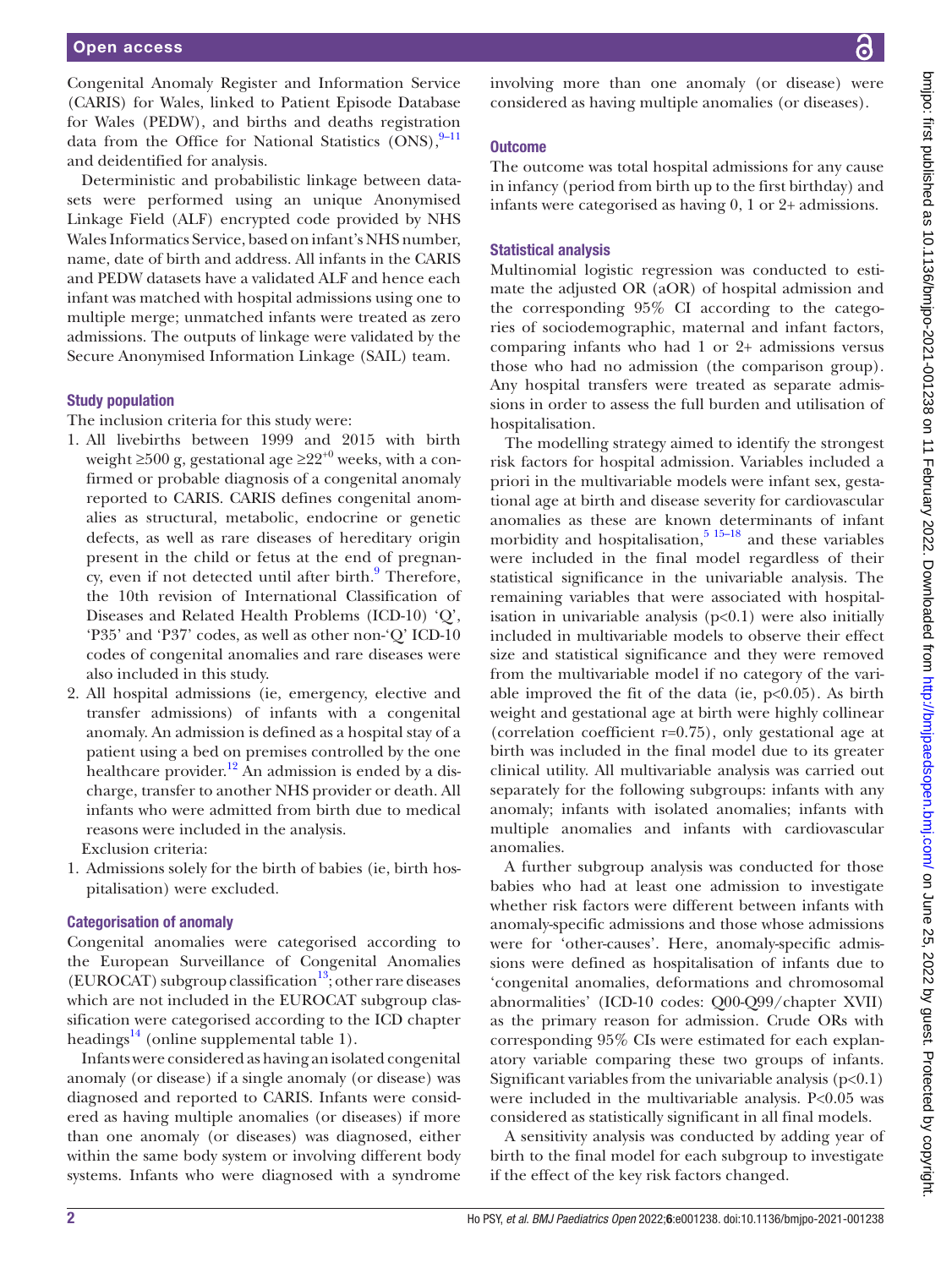Missing data for the majority of variables were few and they are not shown due to the risk of statistical disclosure. All analyses were performed using complete case analysis. All statistical analyses were performed using Stata V.13.<sup>19</sup>

#### Patient and public involvement

All proposals to use data within the SAIL Databank are subject to review by an independent Information Governance Review Panel (IGRP) for privacy risk, data governance and public benefit assessment. The IGRP is made up of a range of independent experts as well as members of the public.

# **RESULTS**

Between 1999 and 2015, 25 523 babies were born alive and affected by congenital anomalies or rare disease of congenital origin, and required a total of 50 705 admissions in infancy. Overall, approximately a quarter of infants had only one admission, over 40% had two or more admissions and more than one-third had no admission in infancy. Among infants with isolated anomalies, the largest number of admissions occurred in infants with a cardiovascular anomaly (8% of all admissions of babies with an anomaly).

[Table](#page-3-0) 1 shows that infants who had two or more admissions compared with those who had one or no admission were more likely to live in a deprived area (30.6% vs 28.6% or 26.7%), to have mothers who were younger (33.3% vs 29.3% or 28.2%), nulliparous (45.2% vs 43.6% or 43.3%), and smokers (30.7% vs 27.1% or 25.5%), to be boys (61.2% vs 59.6% or 59.9%), born preterm (21.3% vs  $14.0\%$  or  $9.1\%$ ), to have a low birth weight  $(21.5\%$  vs 13.5% or 10.1%), or to be one of a multiple pregnancy  $(3.9\% \text{ vs } 2.9\% \text{ or } 2.4\%).$ 

In the univariable analysis, social deprivation, maternal age, parity, maternal smoking and preterm birth were significantly associated with an increased or decreased risk for repeated admissions for 'all', 'all isolated' and 'all multiple' anomaly subgroups ([table](#page-4-0) 2). Except for social deprivation and maternal smoking, the same variables (ie, maternal age and preterm births) which were associated with an increased risk for repeated admissions were also consistently associated with an increased or decreased risk of single admissions of infants for these anomaly subgroups.

Tables [3 and 4](#page-5-0) show the adjusted OR for variables significantly associated with  $(p<0.05)$  the number of admissions in infancy by different anomaly or rare disease of congenital origin subgroups. Preterm birth was consistently the strongest risk factor associated with increased 1 and 2+ admissions of infants across all anomalies subgroups with an overall 2½-fold increased risk of 2+ admissions (aOR: 2.52; 95% CI 2.25 to 2.83), and a 68% increased risk of a single admission (aOR: 1.68; 1.47 to 1.92) compared with term infants. Preterm infants with a cardiovascular anomaly had the highest risk of repeated hospital admissions (aOR: 3.76; 2.86 to 4.93) compared

with term infants with a cardiovascular anomaly. Infant sex was a significant factor for 2+ admissions of infants across all anomaly subgroups. For example, girls with an anomaly had an overall 16% decreased risk of 2+ admissions, compared with boys (aOR: 0.84; 0.78 to 0.91); and girls with a cardiovascular anomaly had a 25% decreased risk of 2+ admissions, compared with boys (aOR: 0.75; 0.62 to 0.91). In addition, infants with the most severe and moderately severe CHD had a 2.7 (aOR: 2.72; 1.58 to 4.71) and 6.3 (aOR: 6.25; 4.47 to 8.74) folds increased risk of 2+ admissions, respectively compared with infants with a less severe CHD. Infants with the most severe CHD had 61% reduced risk of being admitted at all (aOR: 0.39; 0.16 to 0.96). For infants with multiple anomalies, those whose mothers were aged  $\leq 24$  years had a 22% increased risk of 2+ admissions (aOR: 1.22; 1.06 to 1.41), while those whose mothers were aged  $\geq 35$  had a 46% decreased risk of 2+ admissions (aOR: 0.54; 0.47 to 0.63) and a 42% decreased risk of single admissions (aOR: 0.58; 0.48 to 0.69) compared with those whose mothers were aged 25–29 years. Maternal smoking was associated with an increased risk of 2+ admissions for all anomalies (aOR: 1.20; 1.10 to 1.31) and all isolated anomalies (aOR: 1.27; 1.13 to 1.41). The effects of each variable did not vary substantially when adjusted for year of birth [\(online](https://dx.doi.org/10.1136/bmjpo-2021-001238) [supplemental table 2\)](https://dx.doi.org/10.1136/bmjpo-2021-001238).

Among infants who had at least one admission, maternal age, parity, maternal smoking and infant sex were not associated with having admissions for causes related to the anomaly as opposed to admissions for other causes ([online supplemental tables 3,4](https://dx.doi.org/10.1136/bmjpo-2021-001238)). However, preterm infants were less like to have anomaly-specific admissions (aOR: 0.47; 0.42 to 0.52), whereas infants with mothers having a history of anomalies in previous pregnancies were more likely to have anomaly-specific admissions (aOR: 1.26; 1.11 to 1.43).

# **DISCUSSION**

Using linked deidentified data from CARIS, PEDW and ONS, we investigated a comprehensive range of risk factors associated with hospital admissions during infancy in babies born with congenital anomalies or rare diseases of congenital origin. Preterm birth was the strongest risk factor associated with an increased risk of one and two or more infant hospitalisation across all anomaly or rare disease of congenital origin subgroups. In addition, infants with two or more admissions had a higher risk profile than those with only one or no admission. Infants who had two or more admissions were more likely to be boys, born preterm, or to have mothers who were younger and smokers or for those who were born with a moderately severe CHD anomaly, compared with those with one or no admission.

Previous studies have shown that infants with a congenital anomaly were associated with a significantly high risk of hospitalisation compared with infants without an anomaly in the general population due to anomaly-related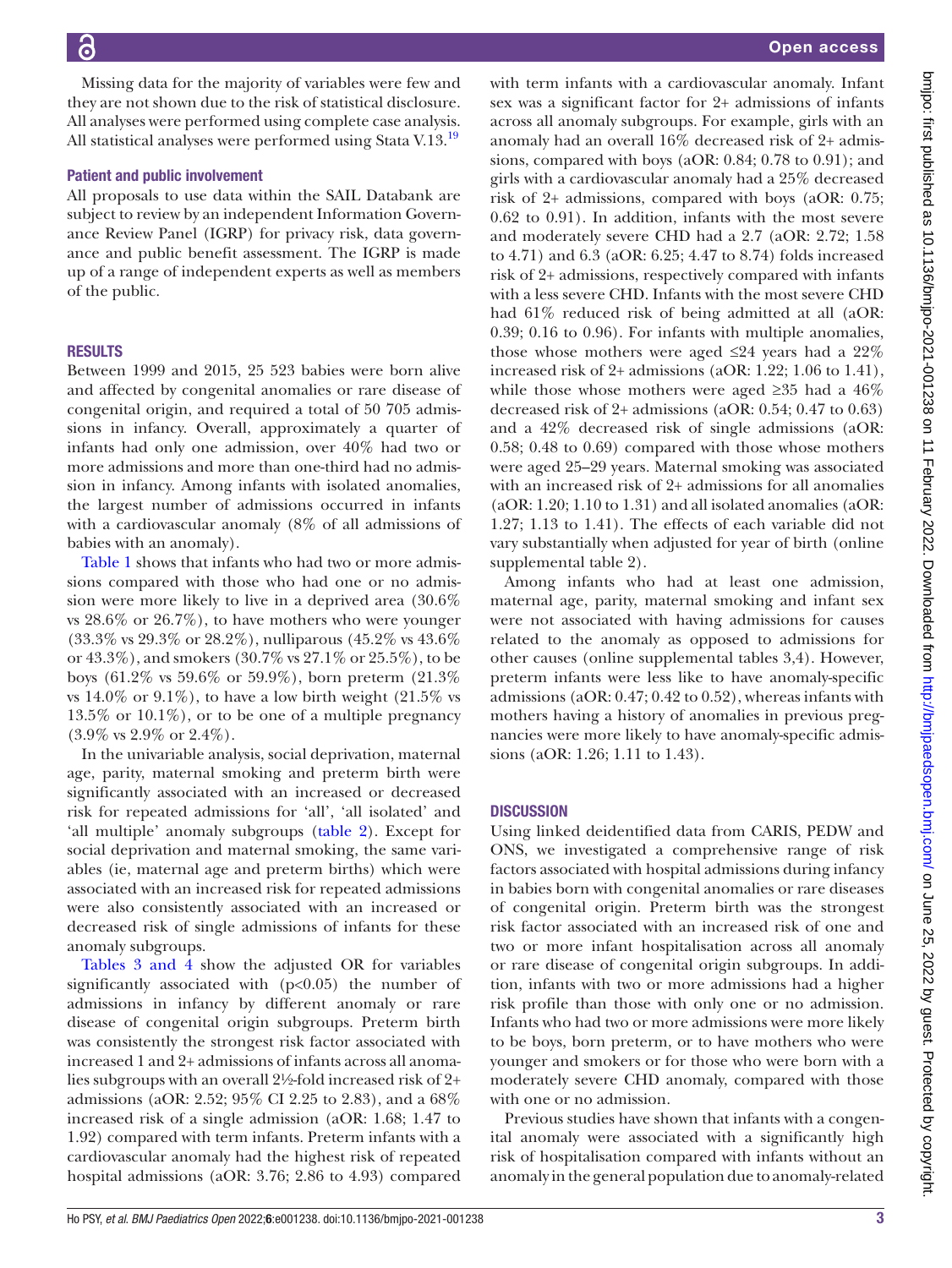<span id="page-3-0"></span>

|                                   | <b>Number of admissions</b> |                    |                    |
|-----------------------------------|-----------------------------|--------------------|--------------------|
|                                   | $2+$                        | 1                  | 0                  |
|                                   | No. of infants (%)          | No. of infants (%) | No. of infants (%) |
| <b>Characteristics</b>            | n=10785                     | $n = 6043$         | n=8695             |
| Sociodemographic factors          |                             |                    |                    |
| Townsend quintile                 |                             |                    |                    |
| 1 (least deprived)                | 1542 (14.3)                 | 991 (16.4)         | 1272 (16.3)        |
| 2                                 | 1645 (15.3)                 | 956 (15.8)         | 1316 (16.9)        |
| 3                                 | 1928 (17.9)                 | 1102 (18.3)        | 1571 (20.1)        |
| 4                                 | 2351 (21.8)                 | 1257 (20.8)        | 1558 (20.0)        |
| 5 (most deprived)                 | 3296 (30.6)                 | 1727 (28.6)        | 2080 (26.7)        |
| Maternal ethnicity                |                             |                    |                    |
| White                             | 6729 (94.5)                 | 3547 (93.8)        | 4252 (95.0)        |
| Other                             | 394 (5.5)                   | 236 (6.2)          | 224(5.0)           |
| Maternal age at birth, years      |                             |                    |                    |
| Mean (SD) (years)                 | 27.8(6.3)                   | 28.3(6.2)          | 28.6 (6.2)         |
| Median (IQR)                      | 28 (23-32)                  | 28 (24 - 33)       | $29(24-33)$        |
| $\leq$ 24                         | 3596 (33.3)                 | 1768 (29.3)        | 2204 (28.2)        |
| $25 - 29$                         | 2880 (26.7)                 | 1697 (28.1)        | 2096 (26.8)        |
| $30 - 34$                         | 2585 (24.0)                 | 1526 (25.3)        | 2046 (26.2)        |
| $\geq 35$                         | 1720 (16.0)                 | 1050 (17.4)        | 1468 (18.9)        |
| Maternal factors                  |                             |                    |                    |
| Parity                            |                             |                    |                    |
| Nulliparous                       | 4572 (45.2)                 | 2454 (43.6)        | 3029 (43.3)        |
| $\geq 1$                          | 5535 (54.8)                 | 3173 (56.4)        | 3973 (56.7)        |
| Multiple fetus                    |                             |                    |                    |
| Yes                               | 417 (3.9)                   | 175 (2.9)          | 185(2.4)           |
| No                                | 10365 (96.1)                | 5866 (97.1)        | 7640 (97.6)        |
| Maternal smoking                  |                             |                    |                    |
| Smoker                            | 2200 (30.7)                 | 1036 (27.1)        | 1136 (25.5)        |
| Non/ex-smoker                     | 4958 (69.3)                 | 2783 (72.9)        | 3315 (74.5)        |
| Anomalies in previous pregnancies |                             |                    |                    |
| Yes                               | 928(12.0)                   | 506 (12.2)         | 582 (12.0)         |
| No.                               | 6811 (88.0)                 | 3637 (87.8)        | 4280 (88.0)        |
| Infant factors                    |                             |                    |                    |
| Infant sex                        |                             |                    |                    |
| Male                              | 6595 (61.2)                 | 3599 (59.6)        | 5205 (59.9)        |
| Female                            | 4187 (38.8)                 | 2441 (40.4)        | 3486 (40.1)        |
| Birth weight, g                   |                             |                    |                    |
| Mean (SD)                         | 3024 (810)                  | 3207 (697)         | 3286 (660)         |
| Median (IQR)                      | 3140 (2610-3570)            | 3280 (2860-3660)   | 3350 (2950-3710)   |
| <2500 (low birth weight)          | 2311 (21.5)                 | 815 (13.5)         | 806 (10.1)         |
| $\geq$ 2500                       | 8441 (78.5)                 | 5209 (86.4)        | 7166 (89.9)        |
| Gestational age, weeks            |                             |                    |                    |
| Mean (SD)                         | 37.9(3.3)                   | 38.6(2.6)          | 39.0(2.3)          |
| Median (IQR)                      | 39 (37-40)                  | 39 (38-40)         | 39 (38-40)         |
| <37 (preterm)                     | 2287 (21.3)                 | 844 (14.0)         | 727(9.1)           |
| $\geq$ 37 (term)                  | 8465 (78.7)                 | 5178 (86.0)        | 7249 (90.9)        |

Missing data are not shown due to risk of statistical disclosure.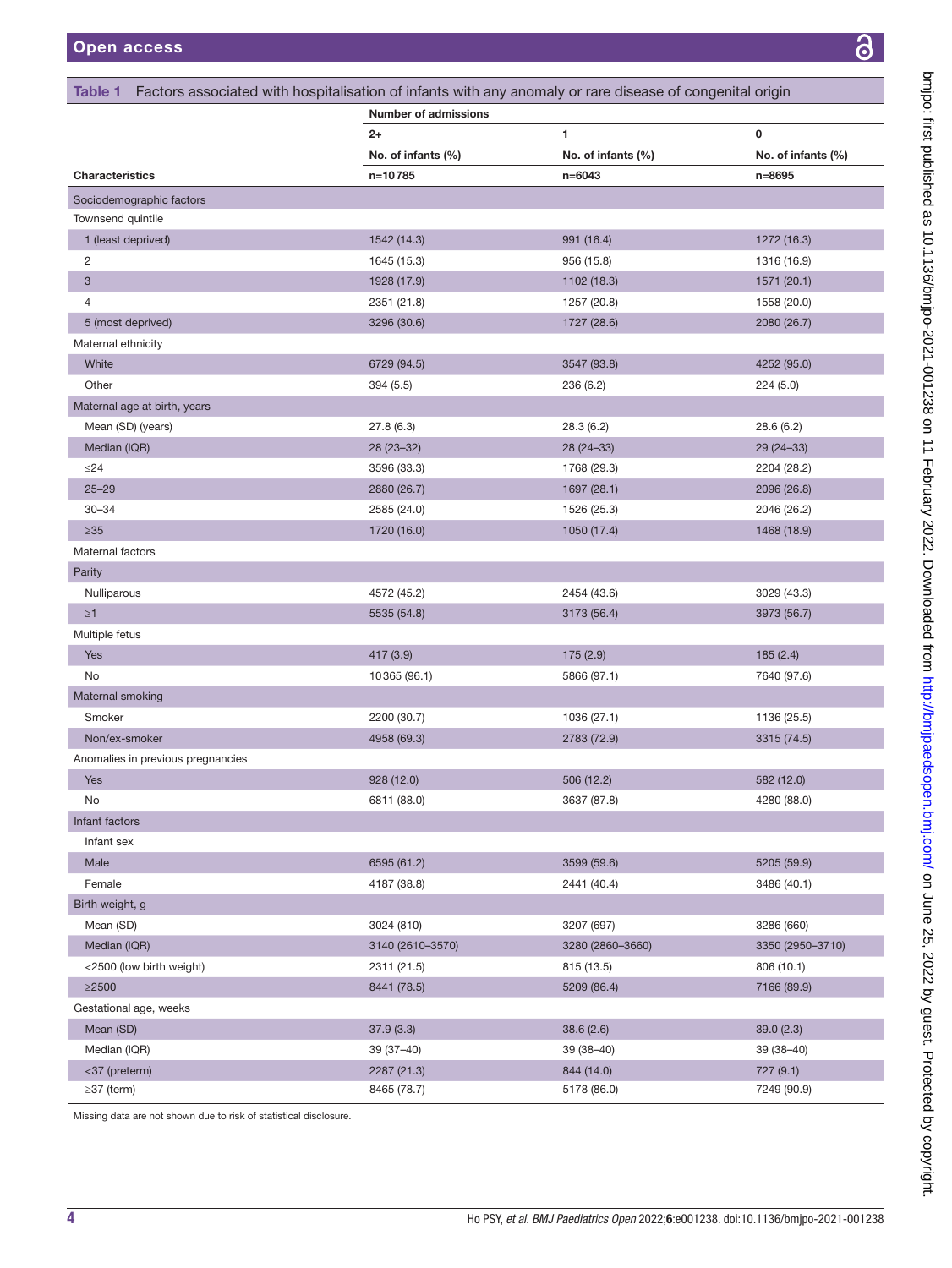<span id="page-4-0"></span>

| Townsend quintile<br>Factors      | 2+ admissions         |                                   |                                |                       |                                |                     |
|-----------------------------------|-----------------------|-----------------------------------|--------------------------------|-----------------------|--------------------------------|---------------------|
|                                   |                       |                                   |                                | 1 admission           |                                |                     |
|                                   | Unadjusted OR†        |                                   |                                | Unadjusted OR†        |                                |                     |
|                                   | ₹                     | Isolated                          | Multiple                       | ₹                     | Isolated                       | Multiple            |
|                                   |                       |                                   |                                |                       |                                |                     |
| $\overline{\phantom{0}}$          | 1 (reference)         | 1 (reference)                     | 1 (reference)                  | 1 (reference)         | 1 (reference)                  | 1 (reference)       |
| $\mathbf{\Omega}$                 | 1.03 $(0.93$ to 1.14) | $(0.92 \text{ to } 1.18)$<br>1.04 | 1.06 (0.88 to 1.28)            | 0.93(0.83 to 1.05)    | 0.88(0.77 to 1.01)             | 1.09 (0.87 to 1.37) |
| S                                 | 1.01 (0.92 to 1.12)   | (0.93 to 1.20)<br>1.06            | 0.93 (0.78 to 1.10)            | 0.90 (0.81 to 1.01)   | 0.88 (0.77 to 1.01)            | 0.92(0.74 to 1.14)  |
| 4                                 | 1.24 (1.13 to 1.37)   | 1.23 (1.08 to 1.39)               | 1.24 (1.04 to 1.47)            | 1.04 (0.93 to 1.16)   | 1.02 (0.89 to 1.16)            | 1.08(0.87 to 1.34)  |
| Ю                                 | 1.31 (1.19 to 1.43)   | (1.18 to 1.48)<br>1.32            | 1.28(1.08 to 1.51)             | 1.07 (0.96 to 1.18)   | 1.02 (0.90 to 1.15)            | 1.17 (0.96 to 1.44) |
| Maternal ethnicity                |                       |                                   |                                |                       |                                |                     |
| White                             | 1 (reference)         | 1 (reference)                     | 1 (reference)                  | 1 (reference)         | 1 (reference)                  | 1 (reference)       |
| Other                             | 1.11 (0.94 to 1.32)   | $(0.88 \text{ to } 1.38)$<br>1.10 | 1.06 (0.82 to 1.39)            | 1.26 (1.05 to 1.52)   | 1.34 (1.06 to 1.69)            | 1.13 (0.82 to 1.56) |
| Maternal age at delivery, years   |                       |                                   |                                |                       |                                |                     |
| $\leq$ 24                         | 1.19 (1.10 to 1.28)   | 1.16 (1.05 to 1.27)               | 1.23 $(1.07 \text{ to } 1.41)$ | 0.99 (0.91 to 1.09)   | 0.97 (0.87 to 1.07)            | 1.05 (0.88 to 1.25) |
| $25 - 29$                         | 1 (reference)         | 1 (reference)                     | 1 (reference)                  | 1 (reference)         | 1 (reference)                  | 1 (reference)       |
| $30 - 34$                         | 0.92(0.85 to 1.00)    | (0.81 to 0.98)<br>0.89            | 0.94 (0.81 to 1.09)            | 0.92(0.84 to 1.01)    | 0.93(0.83 to 1.04)             | 0.90 (0.75 to 1.07) |
| $\geq 35$                         | 0.53 (0.49 to 0.58)   | $(0.45 \text{ to } 0.56)$<br>0.50 | 0.55 (0.48 to 0.64)            | 0.55 (0.50 to 0.61)   | 0.54 (0.48 to 0.61)            | 0.58 (0.48 to 0.69) |
| Parity                            |                       |                                   |                                |                       |                                |                     |
| Nulliparous                       | 1 (reference)         | 1 (reference)                     | 1 (reference)                  | 1 (reference)         | 1 (reference)                  | 1 (reference)       |
| $\overline{\wedge}$               | 0.73 (0.69 to 0.77)   | $(0.68 \text{ to } 0.79)$<br>0.73 | 0.76 (0.68 to 0.84)            | 0.78(0.73 to 0.84)    | 0.78(0.72 to 0.85)             | 0.80(0.71 to 0.91)  |
| Multiple fetus                    |                       |                                   |                                |                       |                                |                     |
| Yes                               | 1.66 (1.39 to 1.98)   | 1.92 (1.53 to 2.39)               | 1.20 (0.89 to 1.60)            | 1.23(1.00 to 1.52)    | 1.43 $(1.11 \text{ to } 1.84)$ | 0.87(0.60 to 1.27)  |
| $\frac{1}{2}$                     | 1 (reference)         | 1 (reference)                     | 1 (reference)                  | 1 (reference)         | 1 (reference)                  | 1 (reference)       |
| Maternal smoking                  |                       |                                   |                                |                       |                                |                     |
| Smoker                            | 1.30 (1.19 to 1.41)   | (1.19 to 1.48)<br>1.32            | 1.24 (1.09 to 1.43)            | 1.09 (0.99 to 1.20)   | 1.06 (0.94 to 1.20)            | 1.14 (0.96 to 1.34) |
| Non/ex-smoker                     | 1 (reference)         | ference)<br>$1$ (re               | 1 (reference)                  | 1 (reference)         | 1 (reference)                  | 1 (reference)       |
| Anomalies in previous pregnancies |                       |                                   |                                |                       |                                |                     |
| Yes                               | 1.00(0.89 to 1.11)    | (0.91 to 1.20)<br>1.04            | 0.81 (0.67 to 0.99)            | $0.98$ (0.86 to 1.11) | 1.00 (0.86 to 1.16)            | 0.90(0.70 to 1.14)  |
| $\frac{1}{2}$                     | 1 (reference)         | 1 (reference)                     | 1 (reference)                  | 1 (reference)         | 1 (reference)                  | 1 (reference)       |
| Infant sex*                       |                       |                                   |                                |                       |                                |                     |
| Male                              | 1 (reference)         | 1 (reference)                     | 1 (reference)                  | 1 (reference)         | 1 (reference)                  | 1 (reference)       |
| Female                            | 0.95(0.90 to 1.00)    | (0.87 to 1.01)<br>0.94            | 0.88(0.79 to 0.97)             | 1.01 (0.95 to 1.08)   | 1.07 (0.99 to 1.16)            | 0.86 (0.76 to 0.97) |
| Gestational age,* weeks           |                       |                                   |                                |                       |                                |                     |
| $5 - 37$                          | 2.95 (2.70 to 3.23)   | $(2.89 \text{ to } 3.64)$<br>3.25 | 2.15 (1.87 to 2.49)            | 1.79 (1.61 to 1.98)   | 1.91 (1.67 to 2.18)            | 1.48 (1.24 to 1.77) |
| > 37                              | 1 (reference)         | 1 (reference)                     | 1 (reference)                  | (reference)           | (reference)<br>$\overline{ }$  | (reference)         |

 $\delta$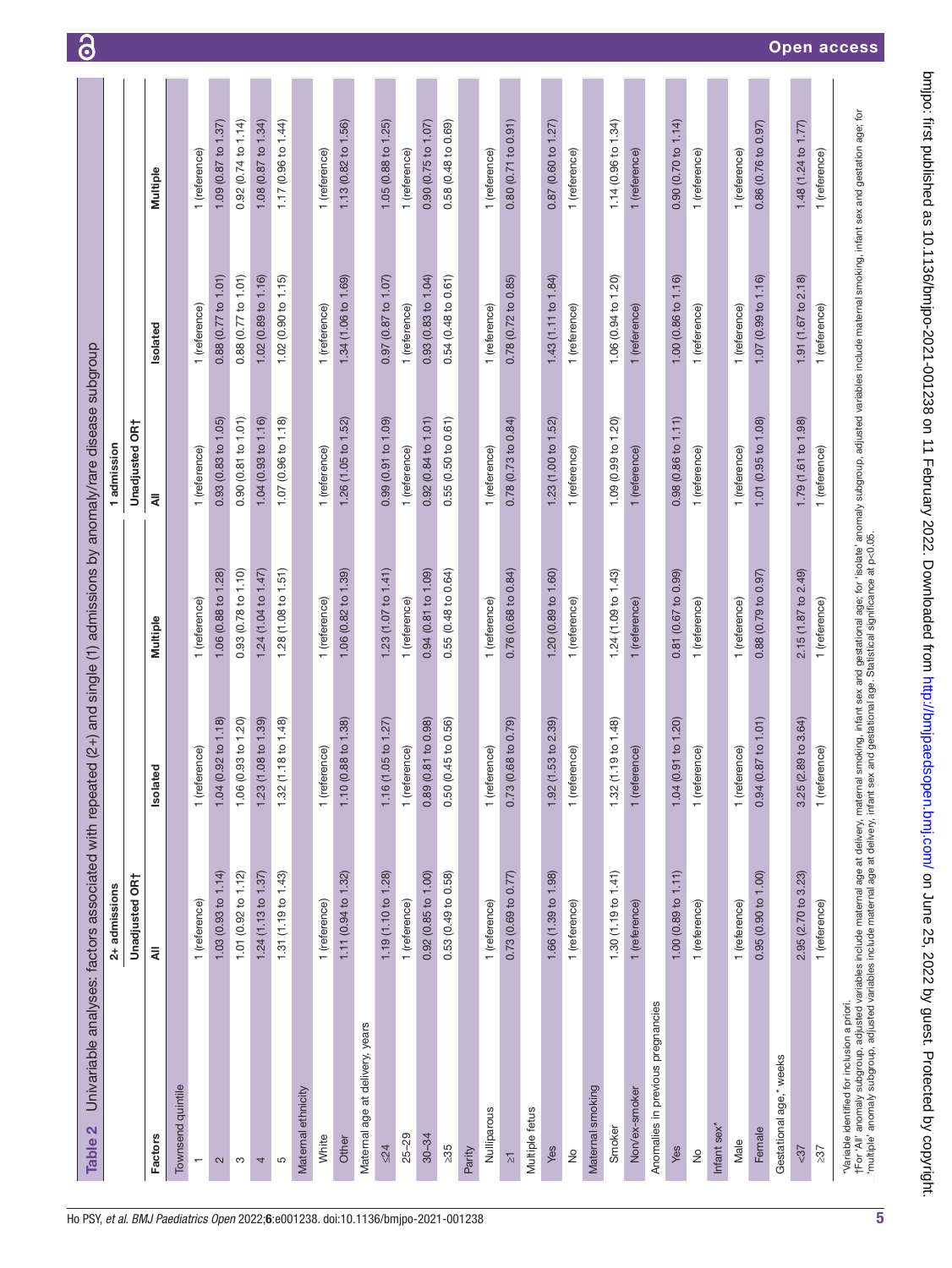| congenital origin subgroup                   |                                                                                                                                                   |                                                               |                                |                                |                     |                     |
|----------------------------------------------|---------------------------------------------------------------------------------------------------------------------------------------------------|---------------------------------------------------------------|--------------------------------|--------------------------------|---------------------|---------------------|
|                                              | 2+ admissions                                                                                                                                     |                                                               |                                | 1 admission                    |                     |                     |
|                                              | <b>Adjusted OR†</b>                                                                                                                               |                                                               |                                | <b>Adjusted OR†</b>            |                     |                     |
| <b>Factors</b>                               | All                                                                                                                                               | <b>Isolated</b>                                               | <b>Multiple</b>                | All                            | <b>Isolated</b>     | <b>Multiple</b>     |
| Maternal age at delivery, years              |                                                                                                                                                   |                                                               |                                |                                |                     |                     |
| $\leq$ 24                                    | 1.17 (1.06 to 1.30)                                                                                                                               |                                                               | 1.22 $(1.06 \text{ to } 1.41)$ | 1.00 $(0.89 \text{ to } 1.12)$ |                     | 1.04 (0.88 to 1.24) |
| $25 - 29$                                    | 1 (reference)                                                                                                                                     |                                                               | 1 (reference)                  | 1 (reference)                  |                     | 1 (reference)       |
| $30 - 34$                                    | $0.99$ (0.89 to 1.10)                                                                                                                             |                                                               | $0.94$ (0.81 to 1.09)          | $0.94$ (0.83 to 1.06)          |                     | 0.90 (0.75 to 1.07) |
| $\geq 35$                                    | $0.93$ (0.82 to 1.04)                                                                                                                             |                                                               | $0.54$ (0.47 to 0.63)          | $0.95(0.83 \text{ to } 1.09)$  |                     | 0.58 (0.48 to 0.69) |
| Maternal smoking                             |                                                                                                                                                   |                                                               |                                |                                |                     |                     |
| Smoker                                       |                                                                                                                                                   | 1.20 $(1.10 \text{ to } 1.31)$ 1.27 $(1.13 \text{ to } 1.41)$ |                                | 1.06 (0.96 to 1.17)            | 1.04 (0.92 to 1.18) |                     |
| Non/ex-smoker                                | 1 (reference)                                                                                                                                     | 1 (reference)                                                 |                                | 1 (reference)                  | 1 (reference)       |                     |
| Infant sex*                                  |                                                                                                                                                   |                                                               |                                |                                |                     |                     |
| Male                                         | 1 (reference)                                                                                                                                     | 1 (reference)                                                 | 1 (reference)                  | 1 (reference)                  | 1 (reference)       | 1 (reference)       |
| Female                                       | $0.84$ (0.78 to 0.91)                                                                                                                             | $0.82$ (0.74 to 0.90)                                         | $0.90$ (0.81 to 1.00)          | 0.95 (0.87 to 1.04)            | 1.01 (0.91 to 1.12) | 0.87 (0.77 to 0.99) |
| Gestational age,* weeks                      |                                                                                                                                                   |                                                               |                                |                                |                     |                     |
| $37$                                         | 2.52 (2.25 to 2.83)                                                                                                                               | 2.83 (2.41 to 3.31)                                           | 2.19 (1.90 to 2.53)            | 1.68 (1.47 to 1.92)            | 1.85 (1.55 to 2.21) | 1.50 (1.26 to 1.79) |
| $\geq$ 37                                    | 1 (reference)                                                                                                                                     | 1 (reference)                                                 | 1 (reference)                  | 1 (reference)                  | 1 (reference)       | 1 (reference)       |
| *Variable identified for inclusion a priori. | †For 'All' anomaly subgroup, adjusted variables include maternal age at delivery, maternal smoking, infant sex and gestational age; for 'isolate' |                                                               |                                |                                |                     |                     |

<span id="page-5-0"></span>Table 3 Multivariable analyses: factors associated with repeated (2+) and single (1) admissions by anomaly or rare disease of

†For 'All' anomaly subgroup, adjusted variables include maternal age at delivery, maternal smoking, infant sex and gestational age; for 'isolate' anomaly subgroup, adjusted variables include maternal smoking, infant sex and gestation age; for 'multiple' anomaly subgroup, adjusted variables include maternal age at delivery, infant sex and gestational age. Statistical significance at p<0.05.

comorbidities and complications, which require ongoing inpatient treatment and investigations. $6^{20-22}$ 

Maternal and infant factors have an impact on hospitalisation in infant with congenital anomalies through different potential mechanisms. For example, previous studies have shown that teenage mothers may have an increased risk of adverse neonatal outcomes due to inadequate antenatal care and social support, and other behavioural determinants such as maternal smoking, alcohol and recreational drug misuse compared with older mothers.[23](#page-8-4) Infants born to older mothers tend to have a reduced risk of unintentional injuries, an increased uptake of routine immunisation in childhood and may receive better parenting. $^{24}$  It has been shown that maternal smoking during pregnancy increases the risk of respiratory and infectious diseases in infants $25-27$ ; possible mechanisms include intrauterine stress and impaired immune system due to nicotine substances and tobacco smoking, although the exact biological mechanism is not clearly defined. $^{28}$  $^{28}$  $^{28}$  In our subgroup analysis, we found no significant difference in the relationship between maternal age and anomaly-specific admissions or other-cause admissions, or those between maternal smoking and anomaly-specific admissions or other-cause admissions, which suggests that the mechanisms by which maternal age and smoking are risk factors for hospitalisation of infants with an anomaly are similar for anomalyspecific admissions and admissions due to other causes.

Preterm birth has consistently been shown to be associated with an increased risk of infant morbidity and hospitalisation; preterm infants generally have a lower

physiological reserve and a higher susceptibility to comorbidities and infections compared with term infants.<sup>29</sup> In addition, clinicians may be more cautious and adopt a lower threshold for admitting preterm infants with a congenital anomaly when complications arise.<sup>30</sup> Previous twin studies have shown that boys have an increased risk of respiratory distress syndrome, intrauterine growth restriction and overall morbidities compared with girls and therefore are more likely to require hospitalisa-tion.<sup>[16 31–33](#page-8-10)</sup> Our subgroup analysis suggests that many infants with congenital anomalies who were born preterm required hospitalisation for conditions related to prematurity rather than the congenital anomaly, although it is possible that clinicians tend to ascribe 'prematurity' as the primary cause of admission for preterm babies regardless of their anomaly status.

Infants born with the most severe CHD (eg, single ventricle and hypoplastic heart syndromes) often experience life-threatening events at birth and hence the mortality risk among these infants is considerably higher during their first admission compared with infants with less severe CHD. $3435$  On the other hand, infants born with a moderately severe CHD are now more likely to survive due to advances in diagnostics, and medical and surgical interventions<sup>[36](#page-8-12)</sup>; however, they are also likely to experience long-term morbidities and complications,  $5\frac{37}{38}$ which may explain the highest risk of repeated hospitalisation in this group of infants.

The risk factors for increased hospitalisation in infants with congenital anomalies found in this study are similar to known risk factors for hospitalisation in the general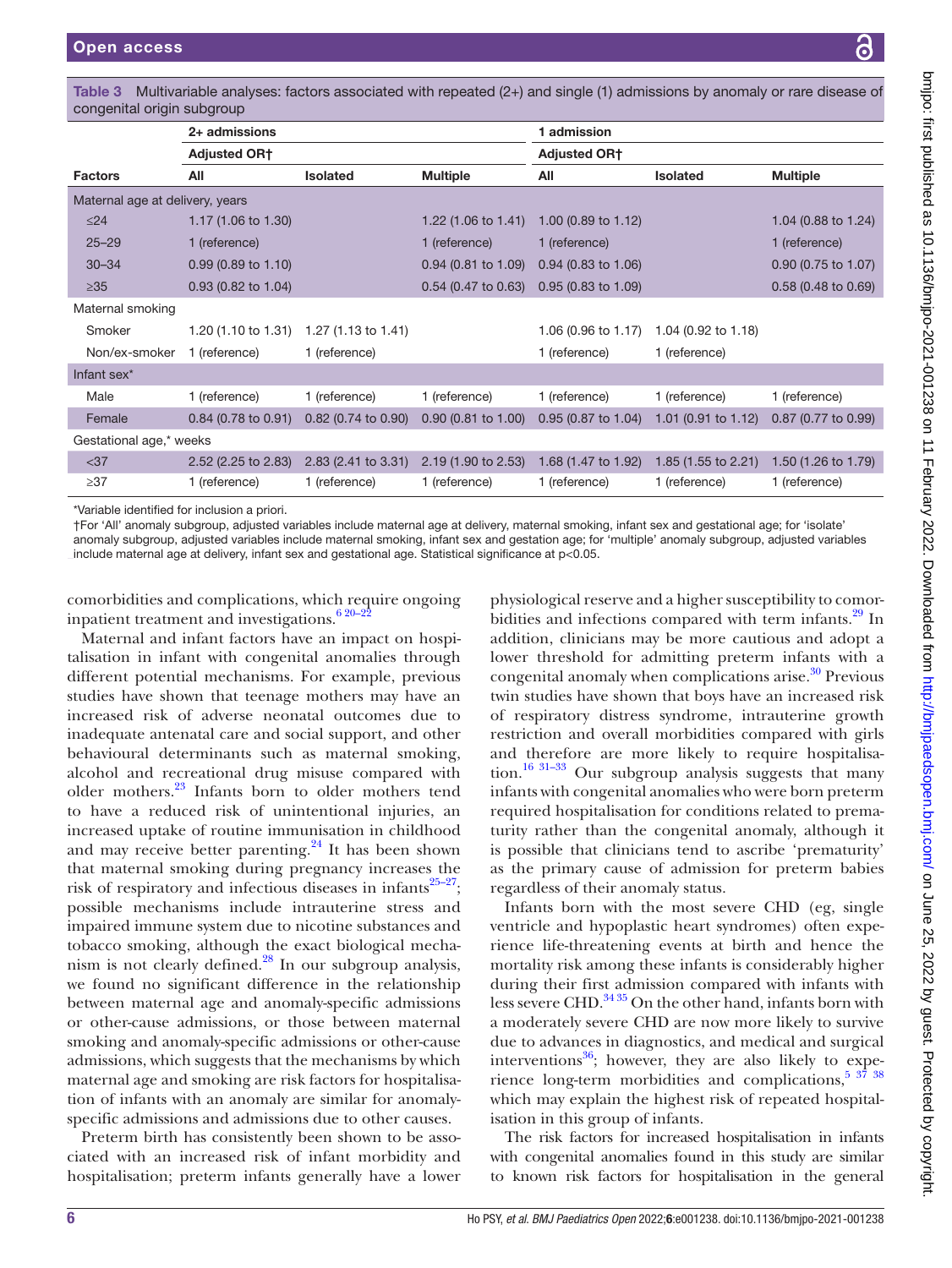| Table 4 Unadjusted and adjusted factors associated with repeated $(2+)$ and single (1) admissions of infants with<br>cardiovascular anomalies |                       |                     |                       |                     |  |  |
|-----------------------------------------------------------------------------------------------------------------------------------------------|-----------------------|---------------------|-----------------------|---------------------|--|--|
|                                                                                                                                               | 2+ admissions         |                     | 1 admission           |                     |  |  |
|                                                                                                                                               | Cardiovascular, n=997 |                     |                       |                     |  |  |
| <b>Factors</b>                                                                                                                                | <b>Unadjusted OR†</b> | <b>Adjusted OR‡</b> | <b>Unadjusted OR†</b> | <b>Adjusted OR‡</b> |  |  |
| Townsend quintile                                                                                                                             |                       |                     |                       |                     |  |  |
| 1                                                                                                                                             | 1 (reference)         |                     | 1 (reference)         |                     |  |  |
| $\overline{2}$                                                                                                                                | 1.11 (0.80 to 1.53)   |                     | 0.80 (0.56 to 1.12)   |                     |  |  |
| 3                                                                                                                                             | 1.35 (0.99 to 1.85)   |                     | 0.94 (0.68 to 1.31)   |                     |  |  |
| 4                                                                                                                                             | 1.10 (0.81 to 1.50)   |                     | 1.05 (0.77 to 1.43)   |                     |  |  |
| 5                                                                                                                                             | 1.40 (1.05 to 1.85)   |                     | 0.97 (0.72 to 1.30)   |                     |  |  |
| Maternal ethnicity                                                                                                                            |                       |                     |                       |                     |  |  |
| White                                                                                                                                         | 1 (reference)         |                     | 1 (reference)         |                     |  |  |
| Other                                                                                                                                         | 0.82 (0.49 to 1.38)   |                     | 0.91 (0.53 to 1.57)   |                     |  |  |
| Maternal age at delivery, years                                                                                                               |                       |                     |                       |                     |  |  |
| $\leq$ 24                                                                                                                                     | 1.20 (0.95 to 1.53)   |                     | 0.94 (0.72 to 1.23)   |                     |  |  |
| $25 - 29$                                                                                                                                     | 1 (reference)         |                     | 1 (reference)         |                     |  |  |
| $30 - 34$                                                                                                                                     | 1.02 (0.80 to 1.31)   |                     | 1.08 (0.83 to 1.41)   |                     |  |  |
| $\geq 35$                                                                                                                                     | 0.57 (0.43 to 0.75)   |                     | $0.67$ (0.51 to 0.90) |                     |  |  |
| Parity                                                                                                                                        |                       |                     |                       |                     |  |  |
| Nulliparous                                                                                                                                   | 1 (reference)         |                     | 1 (reference)         |                     |  |  |
| $\geq$ 1                                                                                                                                      | 0.92 (0.76 to 1.11)   |                     | 0.86 (0.70 to 1.05)   |                     |  |  |
| Multiple fetus                                                                                                                                |                       |                     |                       |                     |  |  |
| <b>Yes</b>                                                                                                                                    | 1.86 (1.15 to 3.00)   |                     | 1.55 (0.91 to 2.62)   |                     |  |  |
| <b>No</b>                                                                                                                                     | 1 (reference)         |                     | 1 (reference)         |                     |  |  |
| Maternal smoking                                                                                                                              |                       |                     |                       |                     |  |  |
| Smoker                                                                                                                                        | 1.39 (1.07 to 1.79)   |                     | 1.07 (0.81 to 1.42)   |                     |  |  |
| Non/ex-smoker                                                                                                                                 | 1 (reference)         |                     | 1 (reference)         |                     |  |  |
| Anomalies in previous pregnancies                                                                                                             |                       |                     |                       |                     |  |  |
| <b>Yes</b>                                                                                                                                    | 1.32 (0.94 to 1.86)   |                     | 1.20 (0.84 to 1.71)   |                     |  |  |
| <b>No</b>                                                                                                                                     | 1 (reference)         |                     | 1 (reference)         |                     |  |  |
| Infant sex <sup>*</sup>                                                                                                                       |                       |                     |                       |                     |  |  |
| Male                                                                                                                                          | 1 (reference)         | 1 (reference)       | 1 (reference)         | 1 (reference)       |  |  |
| Female                                                                                                                                        | 0.66 (0.55 to 0.79)   | 0.75 (0.62 to 0.91) | 0.95 (0.78 to 1.15)   | 0.95 (0.78 to 1.15) |  |  |
| Gestational age,* week                                                                                                                        |                       |                     |                       |                     |  |  |
| $37$                                                                                                                                          | 3.33 (2.55 to 4.35)   | 3.76 (2.86 to 4.93) | 1.97 (1.46 to 2.65)   | 1.97 (1.46 to 2.66) |  |  |
| $\geq 37$                                                                                                                                     | 1 (reference)         | 1 (reference)       | 1 (reference)         | 1 (reference)       |  |  |
| CHD disease severity*                                                                                                                         |                       |                     |                       |                     |  |  |
| Less severity                                                                                                                                 | 1 (reference)         | 1 (reference)       | 1 (reference)         | 1 (reference)       |  |  |
| Moderate severity                                                                                                                             | 5.83 (4.19 to 8.11)   | 6.25 (4.47 to 8.74) | 1.14 (0.75 to 1.75)   | 1.18 (0.77 to 1.81) |  |  |
| Most severe                                                                                                                                   | 2.67 (1.57 to 4.57)   | 2.72 (1.58 to 4.71) | 0.38 (0.15 to 0.94)   | 0.39 (0.16 to 0.96) |  |  |

\*Variable identified for inclusion a priori.

†Statistically significant at p<0.1 for unadjusted OR.

‡Adjusted variables include infant sex, gestational age and disease severity. Statistically significant at p<0.05.

CHD, congenital heart defect.

paediatric population, in which previous studies have found that being a boy and maternal smoking are associated with preterm birth leading to increased risk of hospitalisation.<sup>3940</sup>

Having a major anomaly increases the chance of an infant being born preterm, $15$  and they may contribute to the same chain of event leading to hospitalisation.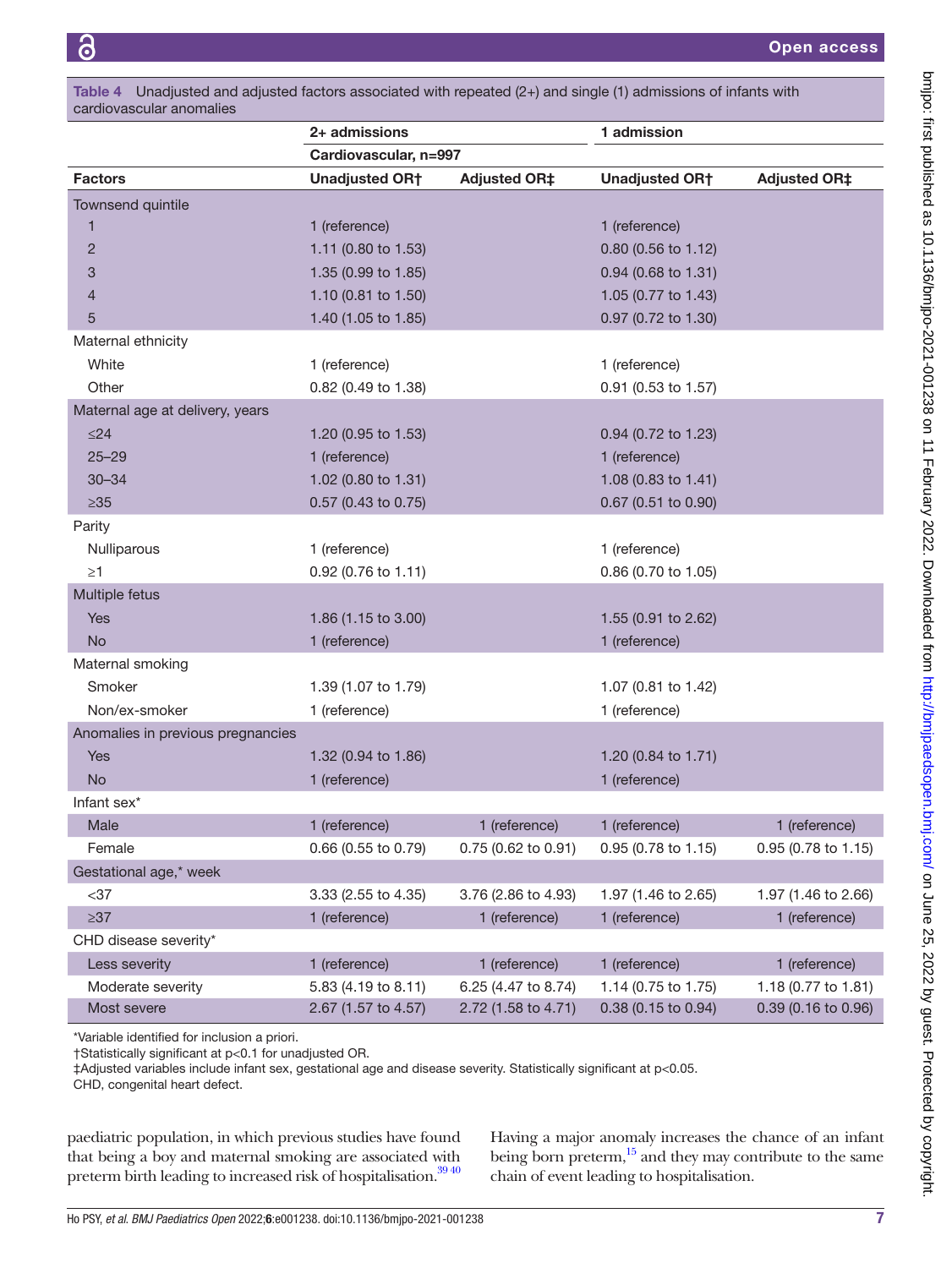The main strengths of this study include the national study population, robust study design and data collection. Infants with congenital anomalies or rare diseases of congenital origin were identified from CARIS, an active surveillance and multiple source reporting system covering all livebirths in Wales which maximises case finding and internal validity. The use of routinely collected data from PEDW is particularly advantageous for this hospitalisation study due to the large size of the dataset and long period of data collection. A further strength relates to the broad definition of congenital anomalies, which includes structural and chromosomal defects, as well as rare diseases of congenital origin such as metabolic, endocrine and congenital blood disorders. Consequently, we were able to investigate risk factors associated with hospitalisation of infants with a wide range of congenital anomalies and rare diseases of congenital origin.

There are several limitations. As PEDW is a hospital administrative dataset, data on admissions was not always complete which can be due to infants being treated in a specialist centre outside the catchment area of NHS Wales. In addition, the number of variables explored in this study was restricted by what was available in the dataset. It is possible that institutional factors such as outpatient follow-ups which were not available in this dataset are also important determinants of hospitalisation of infants with congenital anomalies.

#### **CONCLUSIONS**

Infants with congenital anomalies and rare diseases of congenital origin have a high risk of hospitalisation in infancy. Our findings can help clinicians to identify infants who are likely to require hospitalisation according to their sociodemographic and clinical characteristics. Public health interventions such as promoting good prenatal care and smoking cessation may have an important role in reducing the need for hospitalisation in infants with a congenital anomaly.

Acknowledgements We thank the SAIL team for providing the datasets and their assistance with data linkage for this study, and the CARIS team for their support on the dataset.

Contributors PH contributed to the design of the study; acquisition, analysis, interpretation of data; drafting and revising the manuscript critically; approved the final version to be published; and agrees to be accountable for all aspects of the work in ensuring that questions related to the accuracy or integrity of any part of the work are appropriately investigated and resolved; and accepts full responsibility for the work, overall content and conduct of the study as the guarantor. MQ and JK contributed to the design of the study; acquisition, analysis and interpretation of data for the work; supervised the project and revised the manuscript critically; approved the final version to be published; and agree to be accountable for all aspects of the work in ensuring that questions related to the accuracy or integrity of any part of the work are appropriately investigated and resolved. DT contributed to the acquisition, interpretation of data for the study; revised the manuscript critically; approved the final version to be published; and agrees to be accountable for all aspects of the work in ensuring that questions related to the accuracy or integrity of any part of the work are appropriately investigated and resolved.

Funding This study is part-funded by the National Institute for Health Research (NIHR) Policy Research Programme, conducted through the NIHR Policy Research Unit in Maternal Health and Care, 108/0001. The views expressed are those of the author(s) and not necessarily those of the NIHR or the Department of Health and Social Care. PH is funded by a Clarendon—Green Templeton College—Nuffield Department of Population Health Scholarship, University of Oxford.

Competing interests None declared.

Patient consent for publication Not applicable.

Ethics approval This study does not involve human participants. The secondary anonymised health data for this study was provided by the SAIL Databank in Wales. This study was approved by the SAIL Information Governance Review Panel (IGRP) and did not require separate research ethics committee review. All statistical disclosure control and checks were strictly followed according to the SAIL Databank and ONS guidelines, to ensure that individual infants were not deductively identifiable.

Provenance and peer review Not commissioned; externally peer reviewed.

Data availability statement All data relevant to the study are included in the article or uploaded as supplementary information. All data relevant to the study are included in the article or uploaded as supplementary information.The secondary anonymised health data for this study was provided by the Secure Anonymised Information Linkage (SAIL) Databank in Wales.

Supplemental material This content has been supplied by the author(s). It has not been vetted by BMJ Publishing Group Limited (BMJ) and may not have been peer-reviewed. Any opinions or recommendations discussed are solely those of the author(s) and are not endorsed by BMJ. BMJ disclaims all liability and responsibility arising from any reliance placed on the content. Where the content includes any translated material, BMJ does not warrant the accuracy and reliability of the translations (including but not limited to local regulations, clinical guidelines, terminology, drug names and drug dosages), and is not responsible for any error and/or omissions arising from translation and adaptation or otherwise.

Open access This is an open access article distributed in accordance with the Creative Commons Attribution 4.0 Unported (CC BY 4.0) license, which permits others to copy, redistribute, remix, transform and build upon this work for any purpose, provided the original work is properly cited, a link to the licence is given, and indication of whether changes were made. See: [https://creativecommons.org/](https://creativecommons.org/licenses/by/4.0/) [licenses/by/4.0/](https://creativecommons.org/licenses/by/4.0/).

#### ORCID iD

Peter S Y Ho<http://orcid.org/0000-0003-4962-6808>

#### **REFERENCES**

- 1 Yoon PW, Olney RS, Khoury MJ, *et al*. Contribution of birth defects and genetic diseases to pediatric hospitalizations. A populationbased study. *[Arch Pediatr Adolesc Med](http://dx.doi.org/10.1001/archpedi.1997.02170480026004)* 1997;151:1096–103.
- <span id="page-7-0"></span>2 Cherian J, Staggers KA, Pan I-W, *et al*. Thirty-day outcomes after postnatal myelomeningocele repair: a national surgical quality improvement program pediatric database analysis. *[J Neurosurg](http://dx.doi.org/10.3171/2016.1.PEDS15674)  [Pediatr](http://dx.doi.org/10.3171/2016.1.PEDS15674)* 2016;18:416–22.
- 3 Bradnock TJ, Marven S, Owen A, *et al*. Gastroschisis: one year outcomes from national cohort study. *[BMJ](http://dx.doi.org/10.1136/bmj.d6749)* 2011;343:d6749.
- 4 Derrington TM, Kotelchuck M, Plummer K, *et al*. Racial/Ethnic differences in hospital use and cost among a statewide population of children with Down syndrome. *[Res Dev Disabil](http://dx.doi.org/10.1016/j.ridd.2013.06.022)* 2013;34:3276–87.
- <span id="page-7-2"></span>5 Marston AP, Patel T, Nguyen SA, *et al*. Short-Term risk factor profile of pediatric choanal atresia repair using ACS-NSQIP national database. *[Ann Otol Rhinol Laryngol](http://dx.doi.org/10.1177/0003489419848457)* 2019;128:855–61.
- <span id="page-7-3"></span>6 Medrano C, Garcia-Guereta L, Grueso J, *et al*. Respiratory infection in congenital cardiac disease. hospitalizations in young children in Spain during 2004 and 2005: the civic epidemiologic study. *[Cardiol](http://dx.doi.org/10.1017/S104795110700042X)  [Young](http://dx.doi.org/10.1017/S104795110700042X)* 2007;17:360–71.
- 7 Fitzsimons KJ, Copley LP, Deacon SA, *et al*. Hospital care of children with a cleft in England. *[Arch Dis Child](http://dx.doi.org/10.1136/archdischild-2013-304271)* 2013;98:970–4.
- 8 Razzaghi H, Dawson A, Grosse SD, *et al*. Factors associated with high Hospital resource use in a population-based study of children with orofacial clefts. *[Birth Defects Res A Clin Mol Teratol](http://dx.doi.org/10.1002/bdra.23356)* 2015;103:127–43.
- <span id="page-7-1"></span>9 Congenital Anomaly Register and Information Service (CARIS). Introduction. congenital anomaly register and information service, CARIS, 2018. Available:<http://www.caris.wales.nhs.uk/introduction> [Accessed 8 Mar 2019].
- 10 National Health Service (NHS). Wales information service 2020, PEDW data online, NHS Wales information service, 2019. Available: